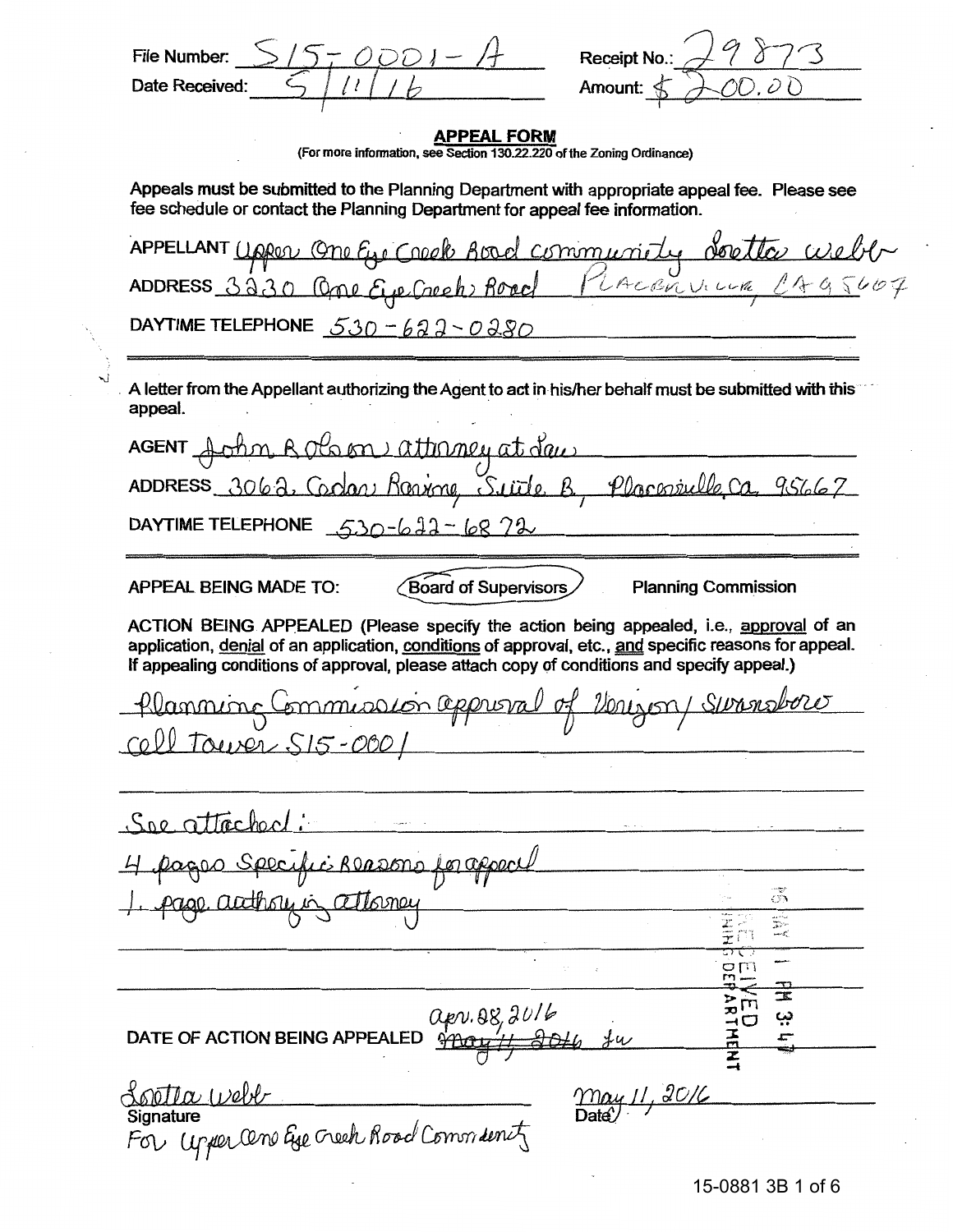May 11,2016 Eldorado County Planning Commission Eldorado County Board Of Supervisors.

To whom it may concern, The residents of Upper One Eye Creek Road Community authorize John R Olson, Attorney at Law to act in our behalf.

Regards, Loretta Webb For the Upper One Eye Creek Road Community.

> $\vec{x}$   $\vec{z}$   $\vec{z}$   $\vec{z}$   $\vec{z}$   $\vec{z}$   $\vec{z}$   $\vec{z}$   $\vec{z}$   $\vec{z}$   $\vec{z}$   $\vec{z}$   $\vec{z}$   $\vec{z}$   $\vec{z}$   $\vec{z}$   $\vec{z}$   $\vec{z}$   $\vec{z}$   $\vec{z}$   $\vec{z}$   $\vec{z}$   $\vec{z}$   $\vec{z}$   $\vec{z}$   $\vec{z}$   $\vec{z}$   $\vec{z}$  $5^\circ$  $\frac{10}{25}$ ED<br>RTHENT G• *-r,*   $\mathbf{F}$ C!? *en*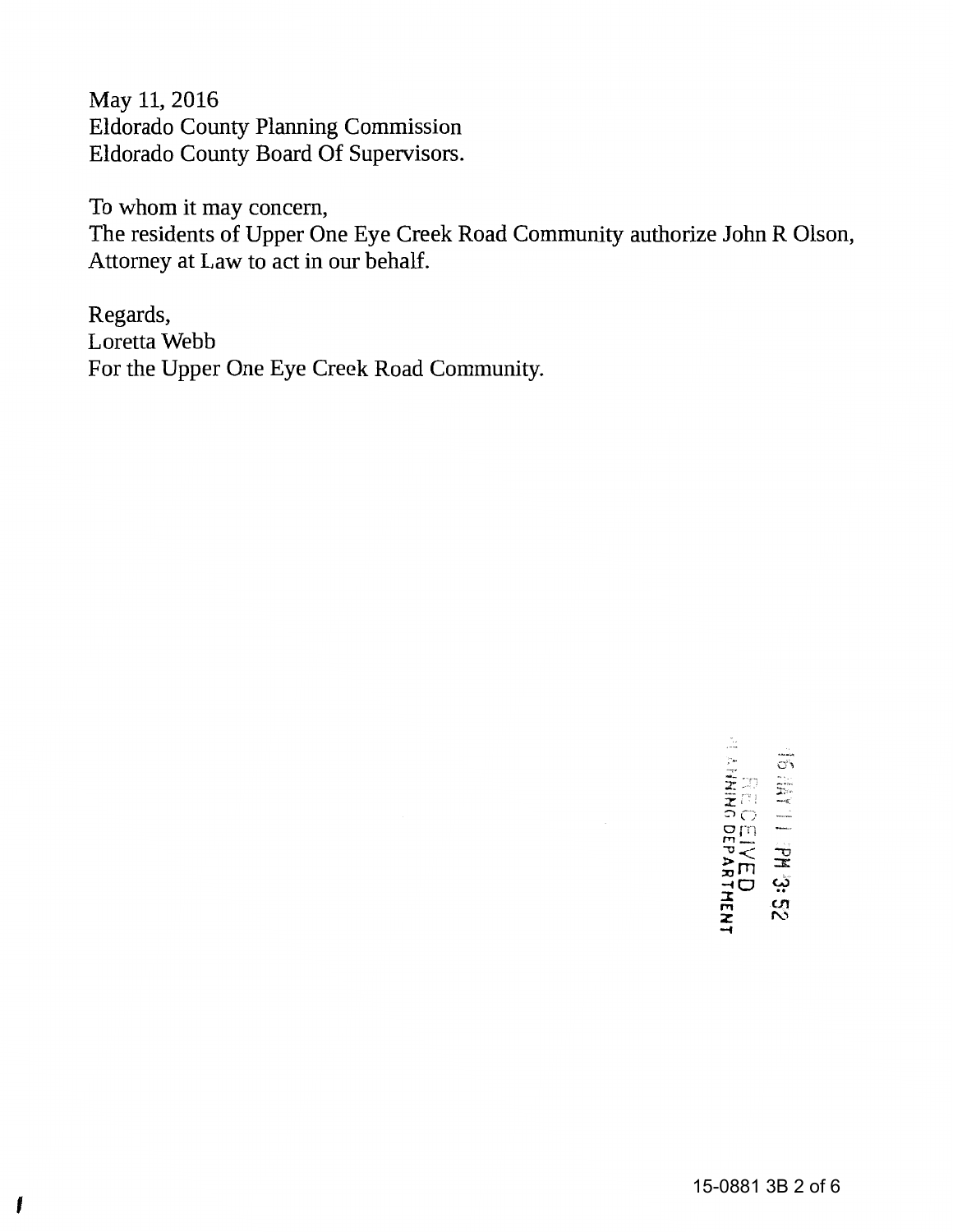May 11,2016

The residents of Upper One Eye Creek Road Community are appealing the Planning Commission's approval of the proposed Verizon Swansboro Cell Tower المستقلة المستقلة المستقلة المستقلة المستقلة المستقلة المستقلة المستقلة المستقلة المستقلة المستقلة المستقلة ال<br>يُدَارِ مُعَ المستقلة المستقلة المستقلة المستقلة المستقلة المستقلة المستقلة المستقلة المستقلة المستقلة المستق

The reasons for our appeal are as follows:

#### **1.** Recorded deeded legal access. **2008**

Land owner does not have a recorded deeded legal access to  $O<sub>II</sub>$  Ey&Creek Road. How can a permit for a cell tower be approved when land owner has no authority to give Verizon permission to bring in all the equipment on One Eye Creek Road to build this proposed cell tower? Re: Planning commission hearing on April 28<sup>th.</sup> 2016. We could not tell on the audio of the meeting if it was staff or legal counsel that stated they believe that proof of road access has been submitted. Where is this proof?

# **2. Ordinance 5030.130.40.130. 6B.**

In all other zones, or where located adjacent to a state highway or designated scenic corridor or within 500 feet of any residential zone, new towers or monopoles shall be subject to Commission approval of a Conditional Use Permit.

Why was this interpreted in favor of Verizon to be able to build a cell tower within 250 feet of a residential home?

# **3. Danger/Safety to residents on the upper part of One Eye Creek Rd.**

There is plenty of proof that cell towers fall over and collapse, explode and catch fire. They can collapse due to faulty bolts, faulty metal, and lightning (we have witnessed many many dry lightning storms in Mosquito on a regular basis). Towers are grounded, but a bolt of lightning can weaken the metal on the tower. Most fires start at the top of these cell towers and this tower is 109 feet tall. The homes of 2 residents homes are within 250 ft. of this tower. Mosquito has a part -time volunteer fire dept.

http://www.electronicsilentspring.com/primers/cell-towers-cell-phones/celltower-fires-collapsing/

In addition thieves steal batteries and copper from these towers. One Eye

王<br>N F 三<br>0 C 一 **| | PM :**<br>
- EIVE<br>
- DEPAR<br>
- DEPAR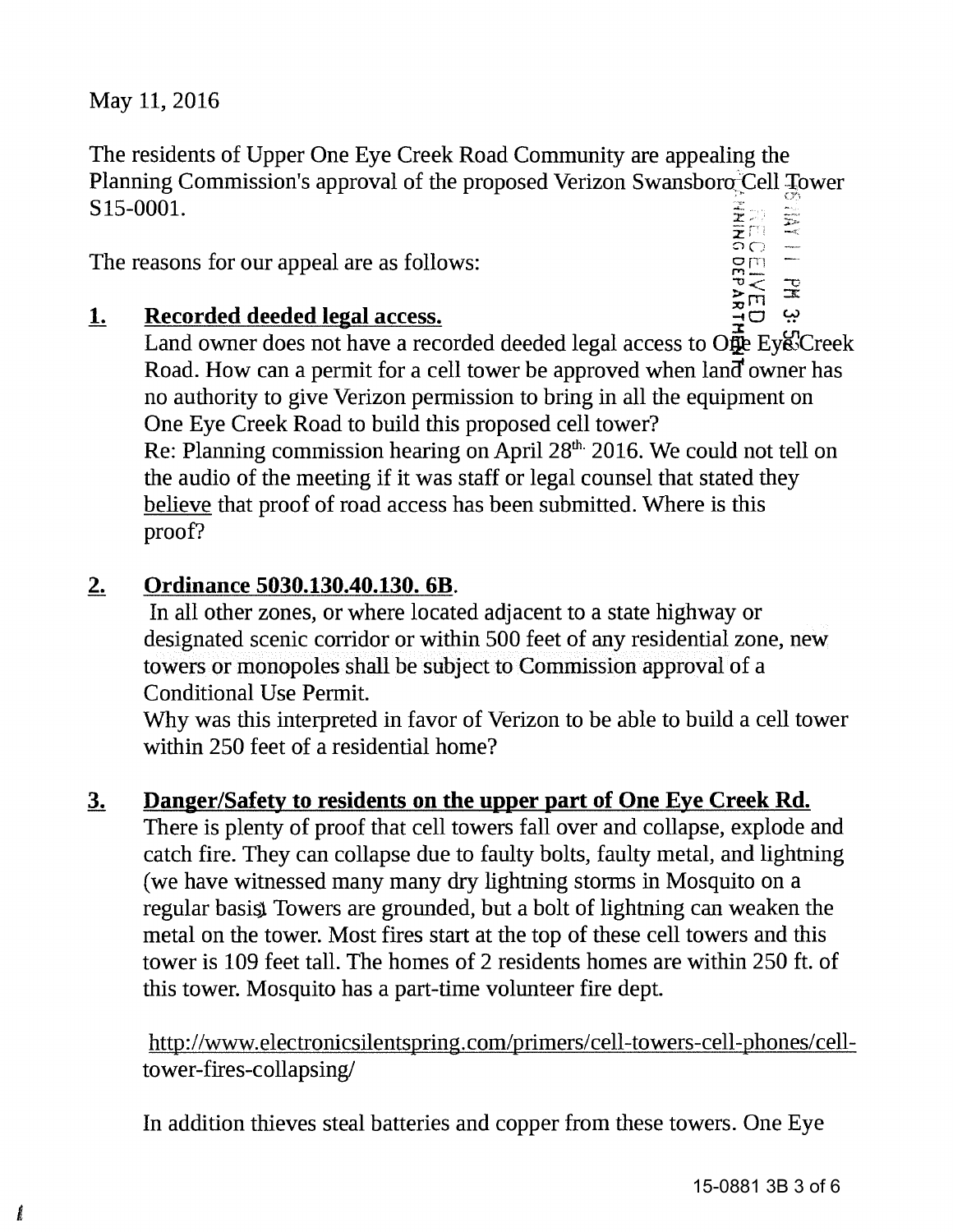Creek Road is a perfect place for this to occur- it is a dark dead-end road far removed from the civilization of Placerville. The location of all cell towers are listed on the internet. Some residents come home from work at 2:00 am and we take our dogs out at night.

http://www.aglmediagroup.com/move-over-copper-cell-tower-batteries-arethe-hot -item-now-2/

# **4. Alternate site analysis.**

Verizon was asked by the planning commission to do an alternate site analysis. Please investigate the public comment letter on this. In example, Verizon picked a site near the airport. We think most everyone knows you can't put a tall cell tower near an airport.

The planning commissioners suggested a site in the Eldorado National Forrest as an alternative site. This site is about 200 ft. higher in elevation than original site. It is on top of a hill and there are no homes above this site. Verizon did not look at this as an alternative site. Yet Verizon was not questioned about this at the second planning commission hearing.

The US Forest Service budget for 2016 allows monies for communication faculties on forest lands. This was not questioned by the planning commission. This makes no sense to put a tower near homes when forest land is so near and accessible. One Eye Creek Road is surrounded by ridges that are higher in elevation. There many places this tower could go that would not trap families if a disaster should occur from this cell tower.

#### **5. Aesthetics.**

The photos presented by Verizon show that brush would hide this tower and mini-industrial-complex. How much of this brush cover will still be there after all the equipment works around this area. The planned Verizon utility access is right along the edge of One Eye Creek Rd. If you look at this closely you can see that the roots of the brush and manzanita will be disturbed if not destroyed. When you upset roots from manzanita the plant dies as with much of the other brush and vegetation around this tower. The land owner would have to widen the road to 18 ft. with 2ft. shoulders on each side to make his land a legal parcel. This will would cut into the vegetation along the road. This tower is 109ft tall. It will tower over everything in the area. We do not believe moving this tower 20 ft. will make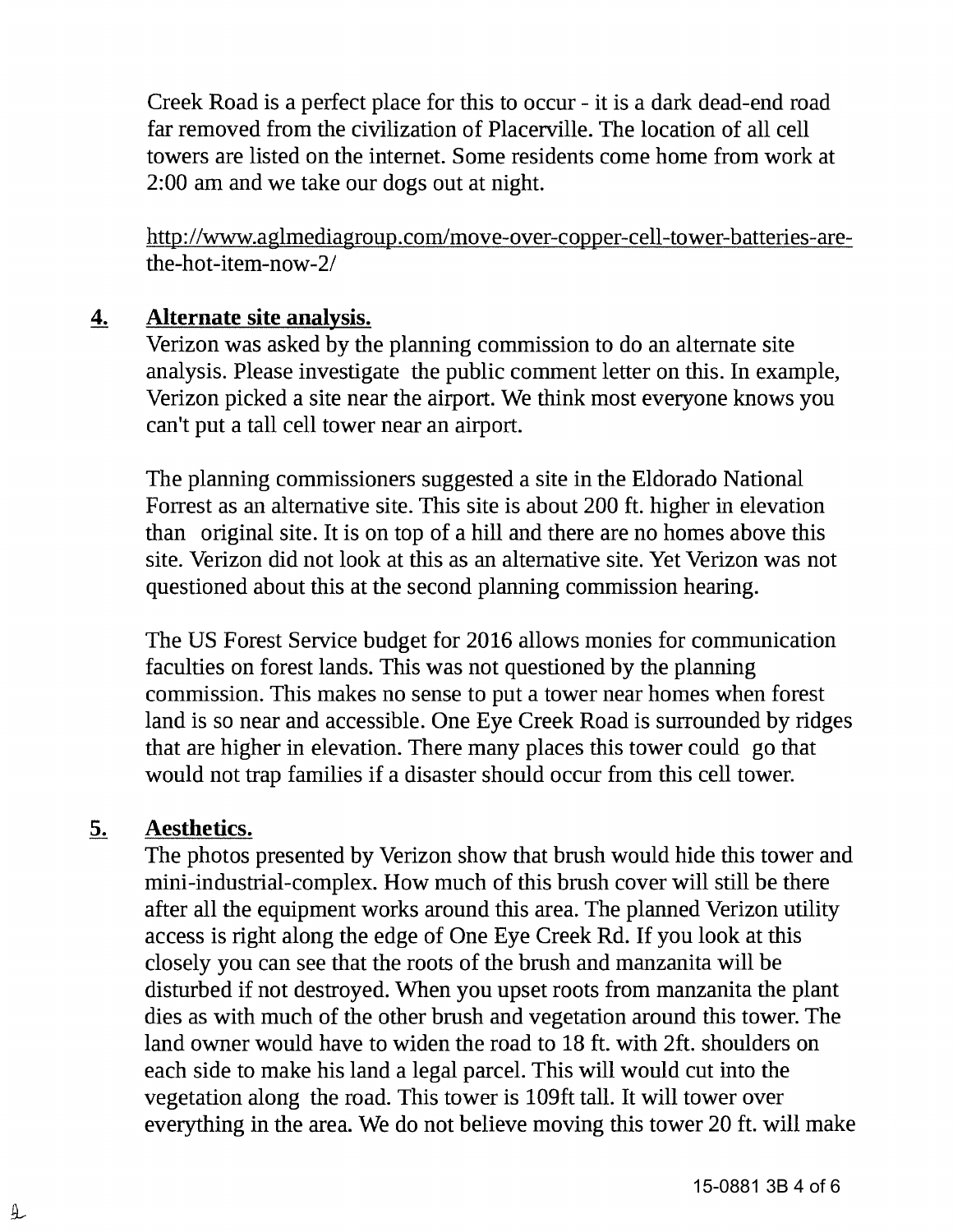it look anything like the photo's presented by Verizon. If this Board considers approval of this proposed tower we believe they should first have Verizon put balloons on a 109 ft. string and on a string the length of the Mini Industrial Complex and take photos.

In addition, referring to the hearing on April 28, 2016, once the planning commission approved the proposed verizon cell tower, the verizon representative told the room, "These people have phone poles. This is just another pole." We take exception that our phone poles are 40 - 50 feet high and 109 feet is "not just another pole."

# **6. Real Estate Values.**

The evidence submitted by our letters shows that real estate values drop by 21 percent after a cell tower is built close to a home. It appears to us after going through the planning commission hearings that this does not matter. Why would this not matter?

# **7. Health matters of the elders.**

One of our senior residents had to seek professional help due to stress from the fear of this cell tower. Why would this not matter?

# **8. Asbestos study.**

Why is an asbestos study not required? The property owner is going to have to tear up the road to widen it to make his property a legal parcel. One senior living across the road has COPD (Cronic Obstructive Pulmonary Disease) and is on oxygen part time. Does this matter?

# **9. Biological study**

The Biological study is flawed. Bald Eagles fly over this area on a regular basis as do the airplanes from the Swansboro Airport. There are Indian Grinding Rocks within  $\frac{1}{2}$  mile of the proposed cell tower site. Why do a biological study if it does not matter that it is flawed? The planning commission approved a proposed cell tower in the flight path of Bald Eagles on One Eye Creek Road Hill. Why is this allowed? Bald Eagles are protected. There are some regulations on cell towers for Bald Eagles. We hope you will look into these regulations.

#### 10. **Environmental**

The frontage road for this proposed tower cuts across a heavily used game